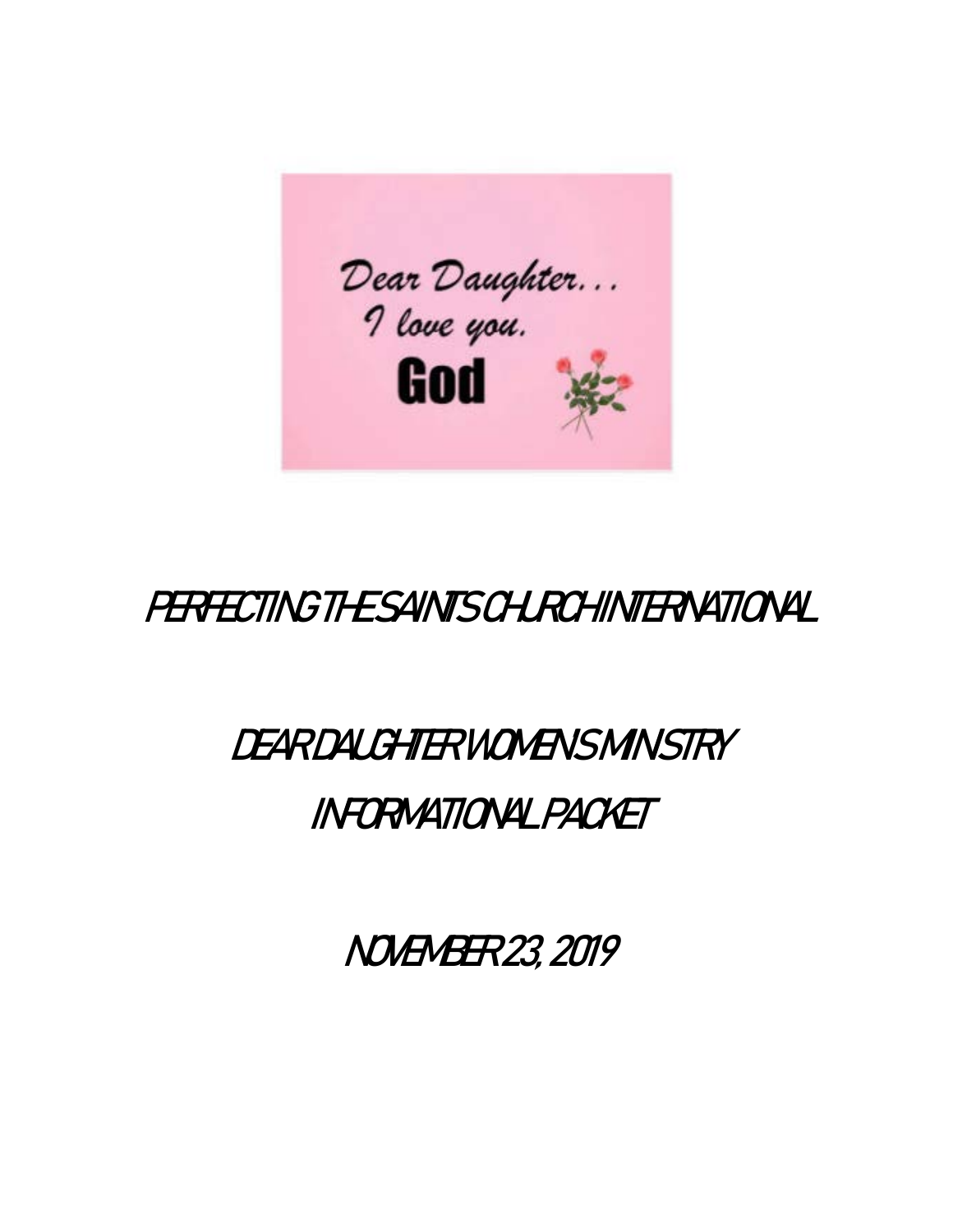

### **"Dear Daughter" Women's Ministry Pledge of Commitment**

**Church Vison:** *To teach the Word of God with Precision and Balance so that it may be applied to our everyday life. Thereby Equipping and Empowering the Saints to complete the works of service originated by our Lord and Savior Jesus Christ. Ultimately, assimilating and transforming all those we come in contact with through our behavior and the Gospel we share.*

**Dear Daughter Mission:** *To help women manage ALL life issues, through the understanding and practice of FAITH and the POWER OF CHRIST. This ministry serves to Enhance, Encourage, Rejuvenate and Educate the total woman; mind, body and spirit through the WORD OF GOD.* 

**Foundational Scripture:** *Luke 8:48. And he said to her, "Daughter, your faith has made you well; go in peace."* 

### **Women's Ministry Goals:**

- Host monthly meetings to study, pray, share God's and serve (4th Saturday of every month).
- Increase women participation in serving the Lord.
- Support women in starting or maintaining an effective prayer life.
- Establish a place of peace for women to retreat to from their busy lives and share time with God while engaging in fellowship with other women believers.
- Foster opportunities where women can minister to other women and young ladies who may be in different stages of their lives.
- Create settings which allow women to use their gifts to help other women to Jesus Christ.
- Provide literature, guest speakers and retreats to assist women's spiritual growth and increase their understanding of health issues that effects their mind, body and spirit.
- Support our geographical and faith community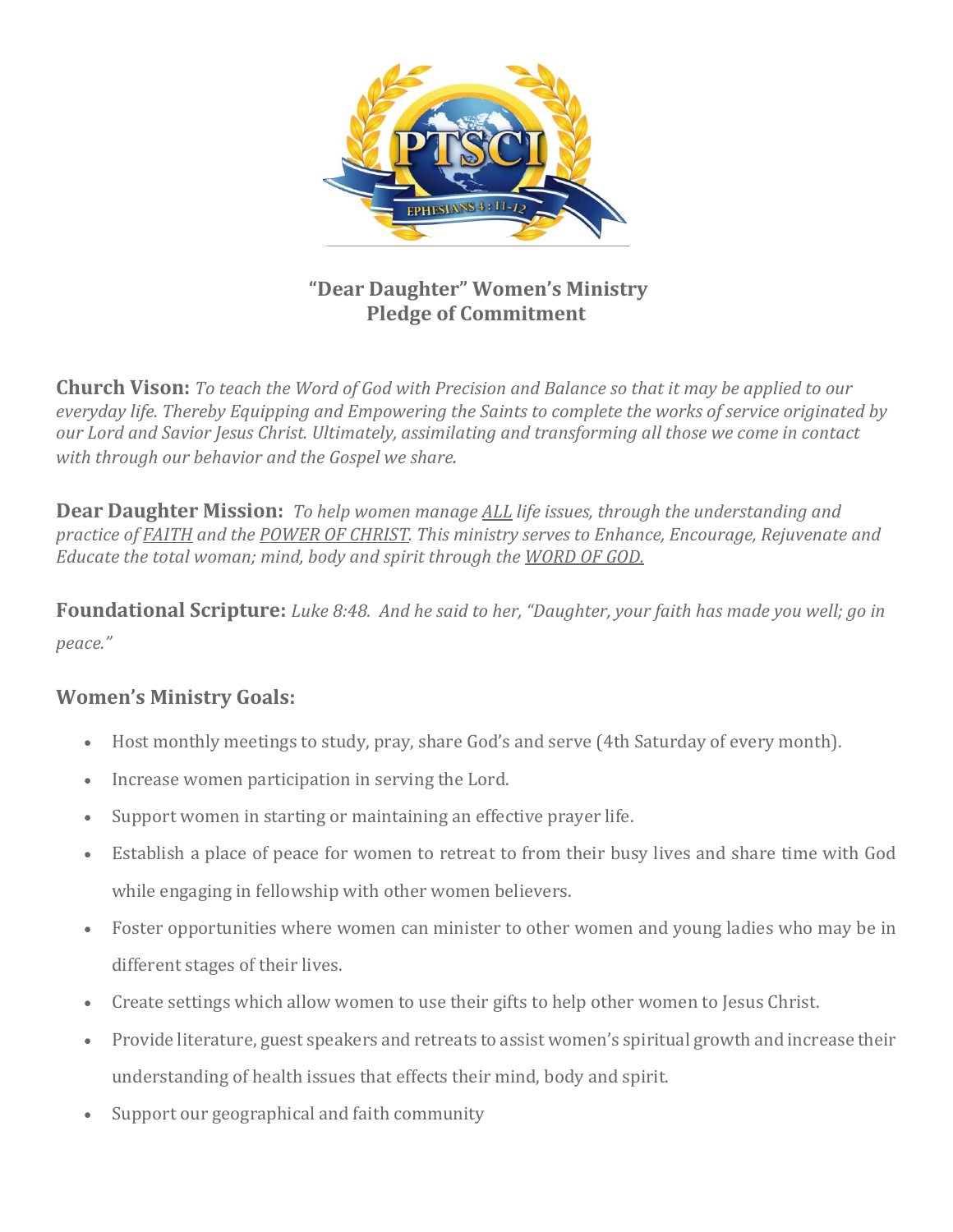- 1. I am committing to regular monthly meeting attendance as well as small group (if we decide to have these).
	- $\checkmark$  Try to do everything possible to be at every meeting. It is understood that from time to time, there will be unforeseen circumstances that may prevent a participation in an event or meeting. Should that occur, please contact the Women's Ministry Team Leader.
	- $\checkmark$  Please try to be punctual at every meeting as it shows respect to all others.

2. I am committing to spiritual growth through involvement in Dear Daughter and taking an active and intentional role in bringing my fellow sisters along in their walk.

3. I am committing to a lifestyle that is godly, knowing that my lifestyle is a model for other women and that it communicates my commitment to Christ.

- 4. I am committing to pray for my fellow sisters as well as the women of the church.
- 5. I am committed to Loving God and loving people.
- 6. I am committed to keeping a teachable spirit.
- 7. I am committed to having the heart of a servant.

Print Name

| $\sim$<br>∽ |  |
|-------------|--|
|-------------|--|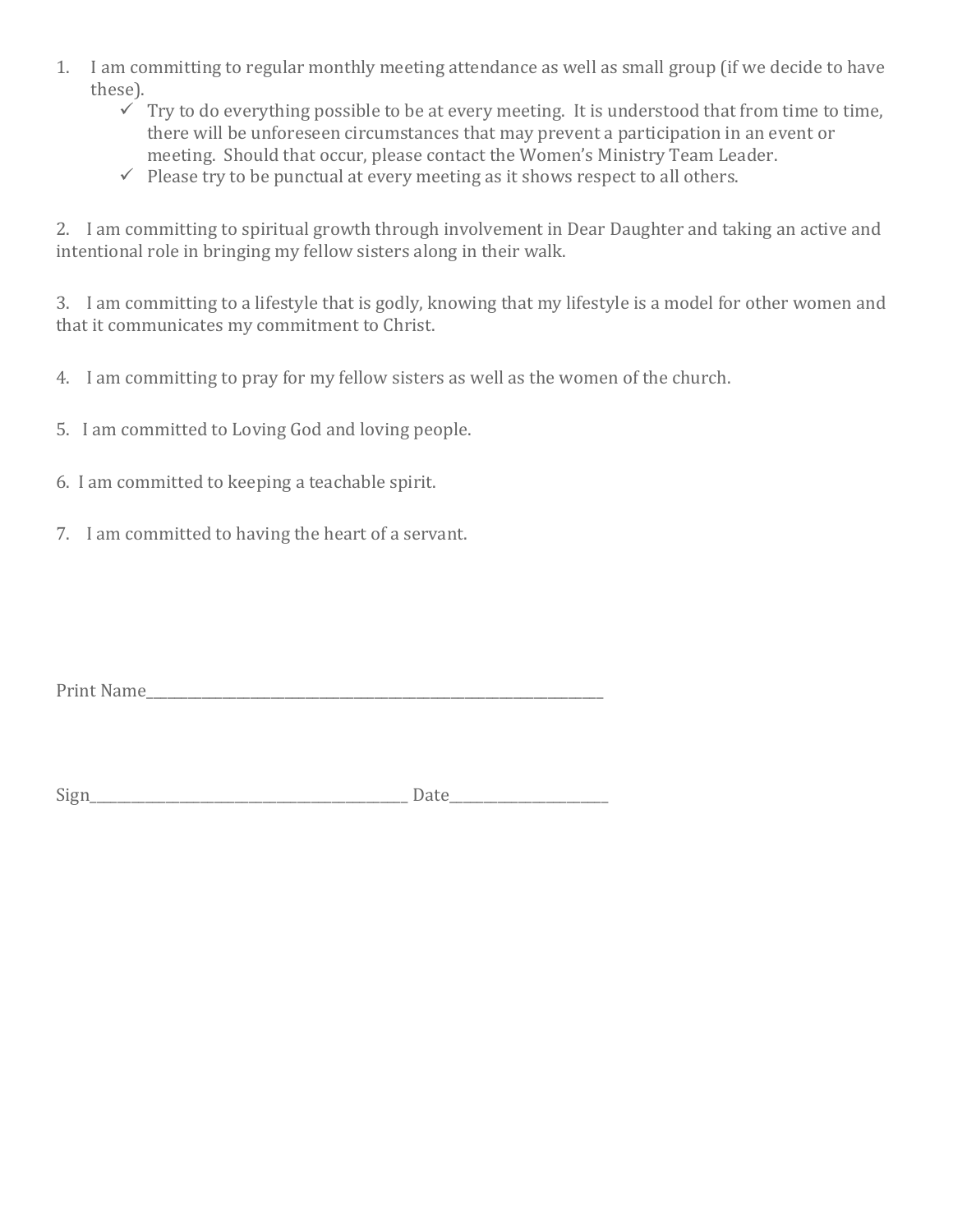

### DEAR DAUGHTER WOMEN'S MINISTRY EVENT SCHEDULE PLANNER 2020

| <b>KEY EVENTS</b>                           | DATE      | TIMF             | <b>KFY FVFNTS</b>             | DATE           | <b>TIME</b>         |
|---------------------------------------------|-----------|------------------|-------------------------------|----------------|---------------------|
| <b>JANUARY FELLOWSHIP</b>                   | 1/25/2020 | 11:00AM-12:30PM  | *RETREAT EVENT (LOCATION TBD) | 7/24-7/25/2020 |                     |
| <b>FEBRUARY FELLOWSHIP</b>                  | 2/22/2020 | 11:00AM-12:30PM  | <b>AUGUST FELLOWSHIP</b>      | 8/22/2020      | 11:00AM-12:30PM     |
| <b>HEALTH FAIR EVENT (SPEAKER)</b>          | 3/28/2020 | $11:00AM-1:00PM$ | <b>SEPTEMBER FELLOWSHIP</b>   | 9/26/2020      | $11:00AM-1:00PM$    |
| <b>APRIL FELLOWSHIP</b>                     | 4/25/2020 | 11:00AM-12:30PM  | <b>OUTREACH EVENT</b>         | 10/24/2020     | 11:00AM-12:30PM     |
| <i><b>*TEA PARTY THEME ANNUAL EVENT</b></i> | 5/23/2020 | 11:00AM-12:30PM  | <b>NOVEMBER FELLOWSHIP</b>    | 11/21/2020     | $11:00AM - 12:30PM$ |
| <b>OUTREACH EVENT</b>                       | 6/27/2020 | 11:00AM-1:00PM   | *HOLIDAY EVENT                | 12/19/2020     | $11:00AM-1:00PM$    |

- Fellowship gatherings are scheduled for the 4<sup>th</sup> Saturday of the month *(exceptions Nov & Dec = 3<sup>rd</sup> Saturday)*
- Each fellowship gathering will include a Message and a "Get to Know You" session
- $\triangleright$  We will recognize birthdays by month at each gathering
- $\triangleright$  The anticipated costs for each fellowship gathering = \$5.\$7
- $\triangleright$  \* Denotes events with a higher than normal fellowship cost
- $\triangleright$  Please submit your ideas for outreach events
- We welcome your suggestions for a mini retreat (leaving Friday AM-returning Saturday PM)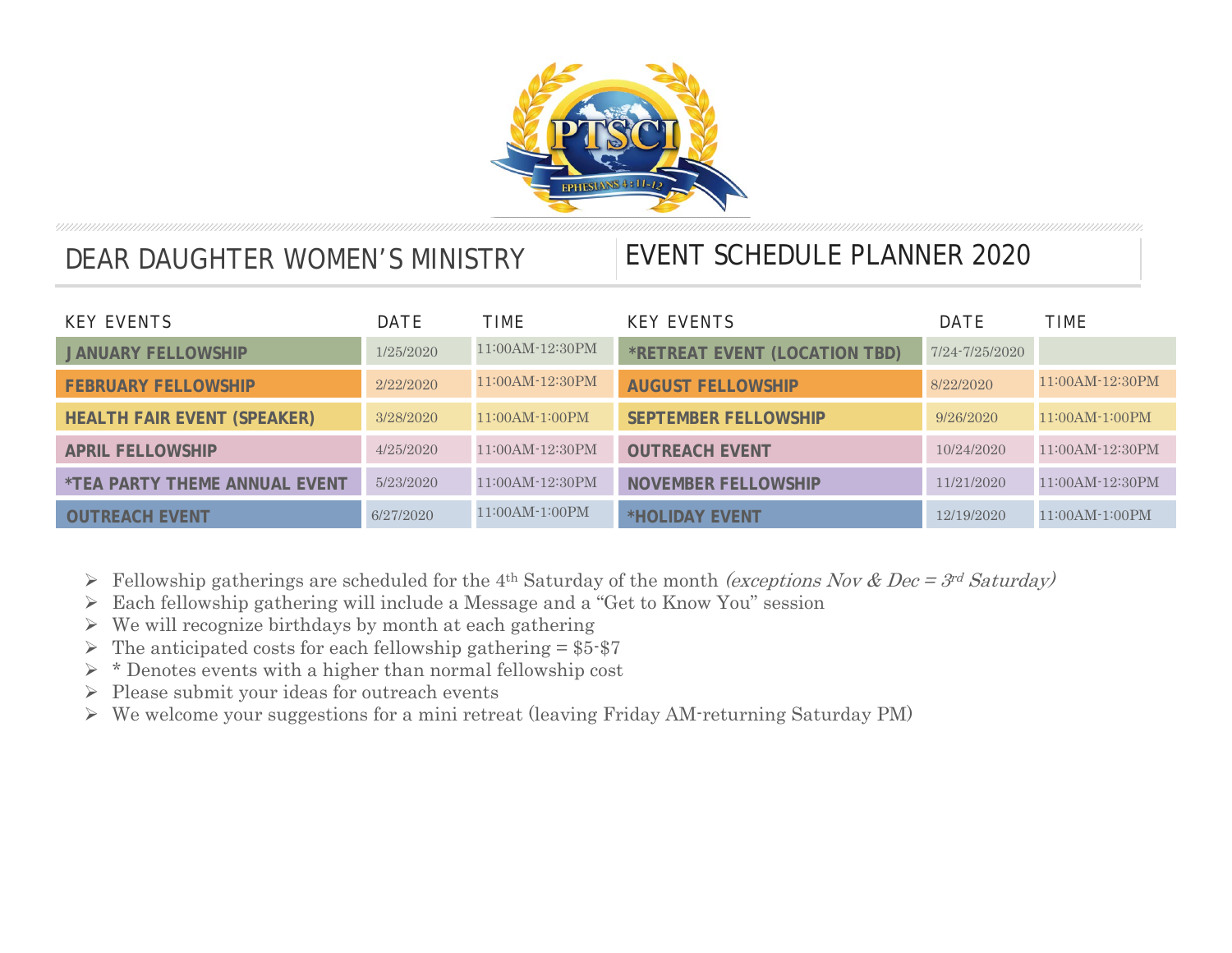### **Dear Daughter Getting to Know You Form**

|                                                                |                                        | Phone:           |  |  |  |
|----------------------------------------------------------------|----------------------------------------|------------------|--|--|--|
| Anniversary: __________ Prior Military Service ______          |                                        |                  |  |  |  |
| Your Age Group (Circle one): 18-25 25-34 35-44 45-54 55-64 65+ |                                        |                  |  |  |  |
| <b>What is Your Favorite?</b>                                  |                                        |                  |  |  |  |
| Color(s) of Clothing:                                          | Beverage:                              | Candy/Candy Bar: |  |  |  |
| $Color(s)$ for Decorating:                                     | Holiday:                               | Animal:          |  |  |  |
| Season:                                                        | Dessert:                               | Jewelry:         |  |  |  |
| Flower:                                                        | Kind of Books/Author: Food/Restaurant: |                  |  |  |  |
| Kind of Music:                                                 | Magazines:                             | Others:          |  |  |  |
|                                                                |                                        |                  |  |  |  |
|                                                                |                                        |                  |  |  |  |
|                                                                |                                        |                  |  |  |  |

If you had \$5 to \$25 to spend on yourself, what would you buy? (circle items you prefer)

| Fingernail polish (specify color)           | CD's                            |
|---------------------------------------------|---------------------------------|
| Writing pens                                | <b>Fresh Flowers</b>            |
| Earrings (large, med, small)                | Live greenery/plants            |
| <b>Seasonal Decorations</b>                 | Pictures/Plaques                |
| Gift Certificates for: ice cream/restaurant | Lotion/bath gels (scent): _____ |
| Perfume (scent)                             | T-shirts (what size):           |
| Note cards                                  |                                 |
| Candy                                       |                                 |
| <b>Picture Frames</b>                       | Books/Magazines                 |
| Kitchen Accessories (towels, gadgets, etc)  | Others:                         |

Names and birth-dates (day & month only) of spouse and children

Please remember me in prayer this year for the following items: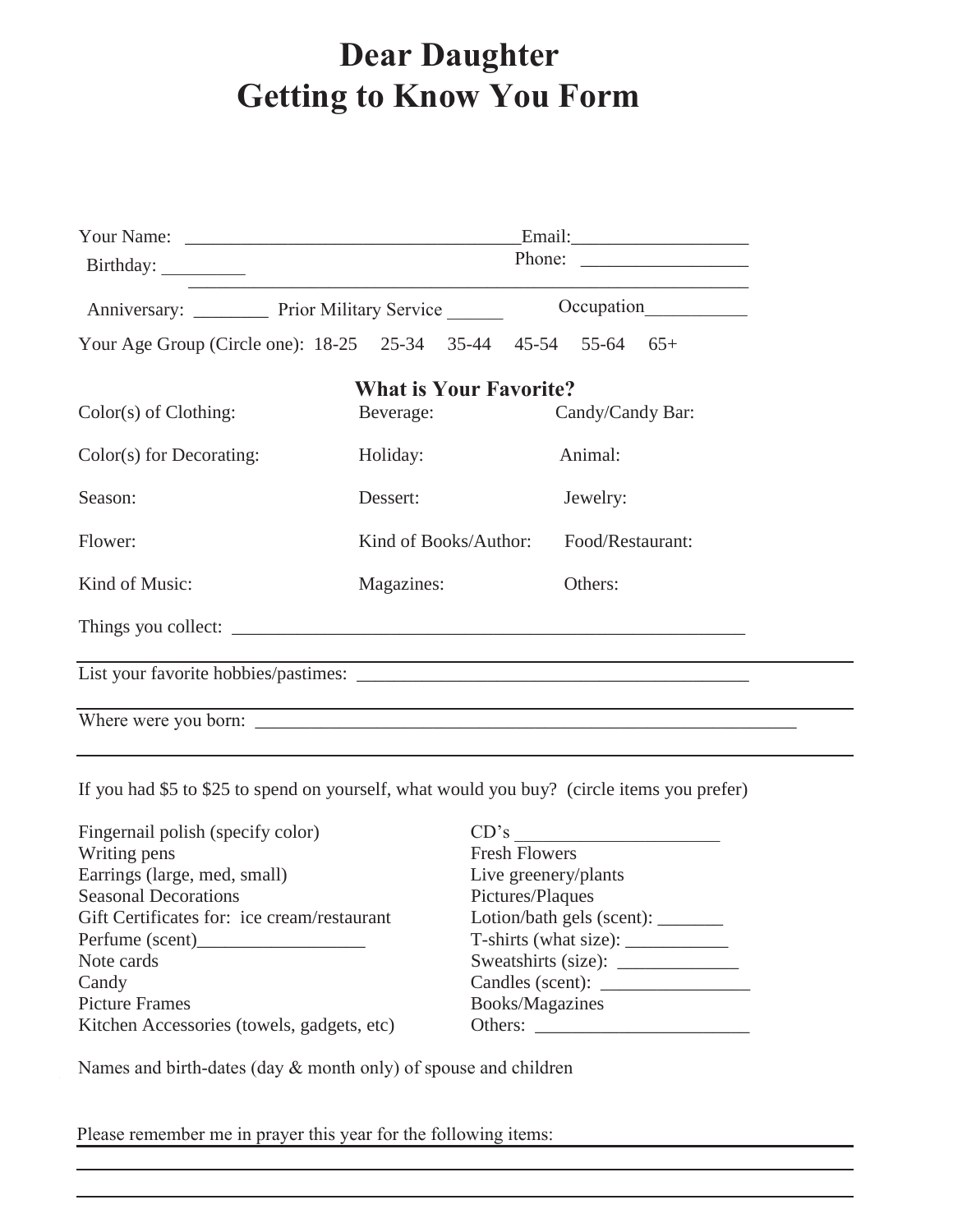

### **Leadership Contact Information Sheet**

**Prayer & Finance Ministries**: Minister Kahlila Carroll **Phone**: 678.763.5950 **Email**: [kahlilacarroll@gmail.com](mailto:kahlilacarroll@gmail.com)

**Pastors Personal Assistant (PPA) & Usher Ministries**: Deacon Sarah Sabree **Phone**: 404.502.2087 **Email**: [ssabree1231@gmail.com](mailto:ssabree1231@gmail.com)

**Children's Ministry**: Sister Marcella Carroll **Phone**: 678.763.7702 **Email**: [mcrealty04@gmail.com](mailto:mcrealty04@gmail.com)

**Media Ministry**: Brother Marcellus Pleasant **Phone**: 678.763.4822 **Email**: [marcellp@bellsouth.net](mailto:marcellp@bellsouth.net)

**Music Ministry**: Brother Lee Burrell **Phone**: 678.472.0786 **Email**: [churchboy2010@gmail.com](mailto:churchboy2010@gmail.com)

**Music Ministry**: Sister Kimberly Burrell **Phone**: 678.849.8841 **Email**: [koolk78@yahoo.com](mailto:koolk78@yahoo.com)

**Dance Ministry**: Sister Nicole Brown **Phone**: 678.949.6844 **Email**: [nicolelashaybrown@gmail.com](mailto:nicolelashaybrown@gmail.com)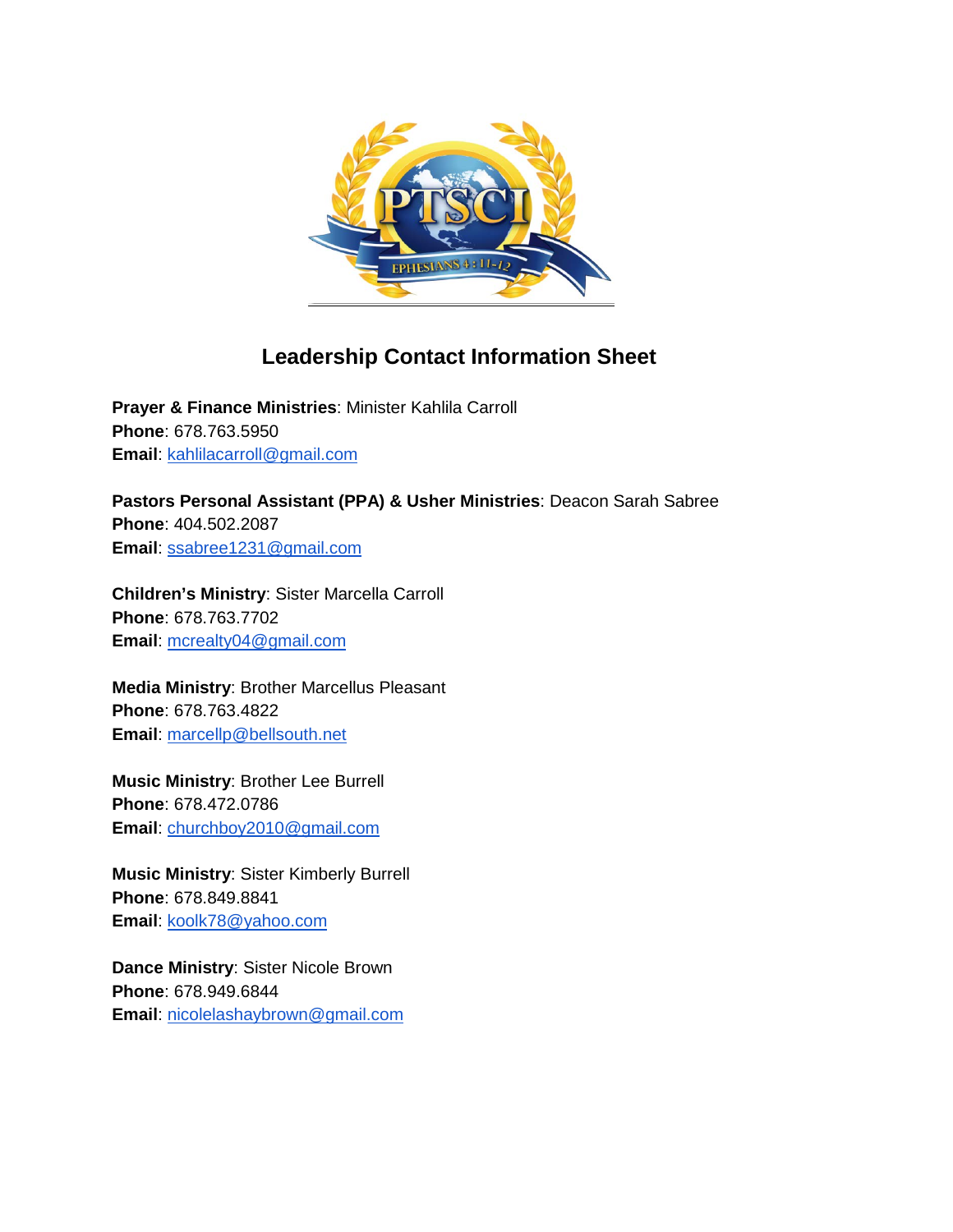**Deacons/Parking Lot/Security Ministry**: Deacon James Phillips **Phone**: 404.285.9454 **Email**: [jphill92003@yahoo.com](mailto:jphill92003@yahoo.com)

**New Members Ministry**: Nick Ndetti **Phone**: 404.797.6348 **Email**: [nndetti11@su.edu](mailto:nndetti11@su.edu)

**New Members Ministry**: Gwen Ndetti **Phone**: 706.992.7782 **Email**: [gwenharris8907@gmail.com](mailto:gwenharris8907@gmail.com)

**Hospitality Ministry**: Pastor Gloria Glover **Phone**: 404.271.8010 **Email**: [gloriaglover@yahoo.com](mailto:gloriaglover@yahoo.com)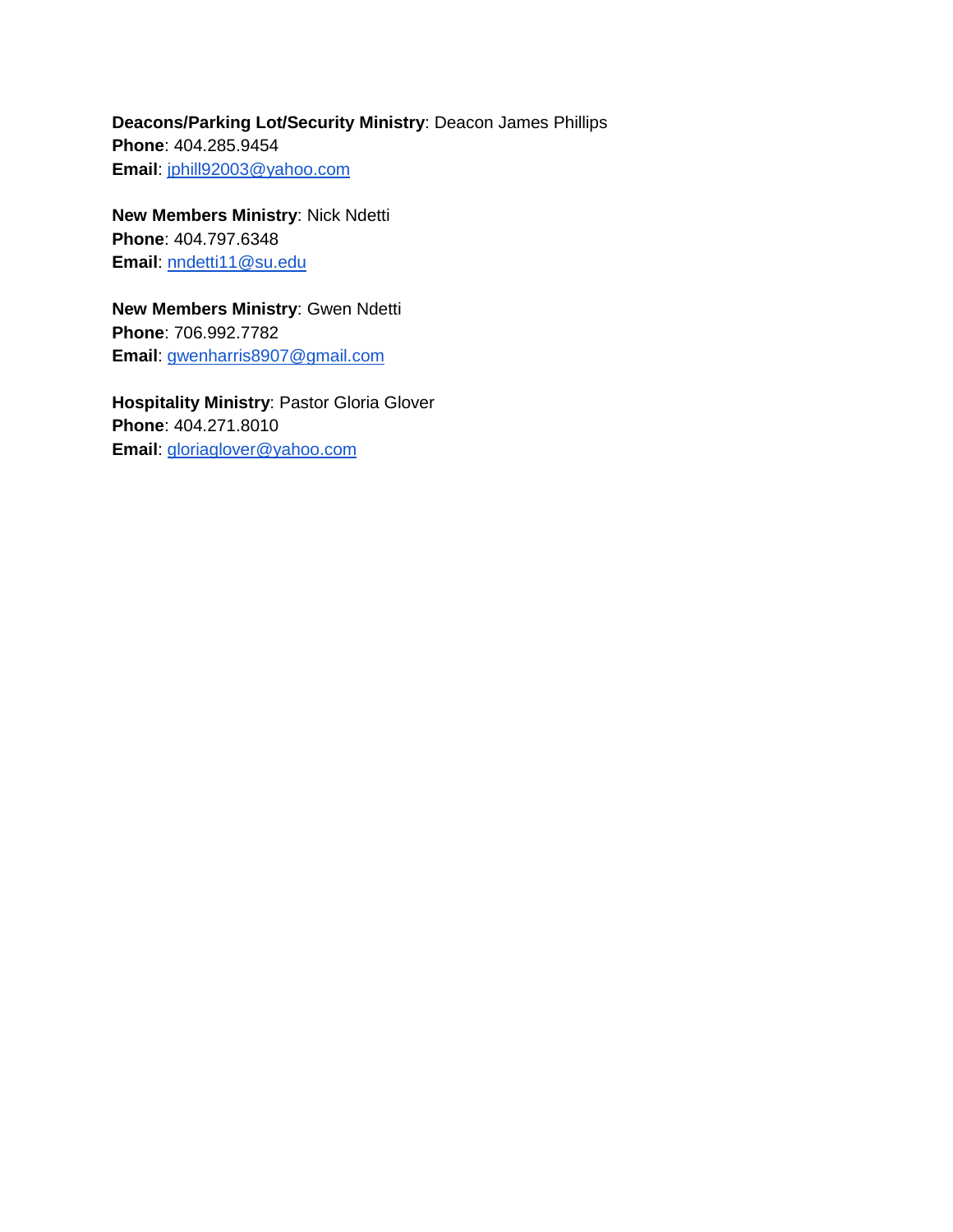### *DEAR DAUGHTER, DID YOU KNOW?*

Monthly Newsletter| November 2019|Volume 1 Issue 1

### Do You Know *PASTOR GLORIA GLOVER*

- 1. In what city was she born?
	- a. Atlanta, GA
	- b. Biloxi, MS
	- c. Miami, FL
- 2. How long has she been in ministry?
	- a.  $17$  years
	- b. 26 years
	- c. 18 years
- 3. What is her mother's name?
	- a. Helen
	- b. Grace
	- c. Gwen
- 4. She holds a bachelor's degree in which area?
	- a. Healthcare **Management**
	- b. Healthcare Finance
	- c. Business **Management**
- 5. How long has she been married to Pastor Jeffrey?
	- a. 22 years
	- b. 28 years
	- c. 19 years

#### **WELCOME TO THE INAUGURAL EDITION OF DEAR DAUGHTER, DID YOU KNOW.**

*This newsletter will become a dynamic monthly publication designed to keep you empowered, engaged and informed.* 



Place your design feedback or thoughts in the drop box within the vestibule.

#### HAVE AN IDEA FOR A TOPIC OR INFORMATION THAT SHOULD BE SHARED?

Submit ideas/articles to Sabrina Riddle by the 5<sup>th</sup> of each month [sriddle1209@gmail.com](mailto:sriddle1209@gmail.com), (404) 702-0703 or place your thoughts in the drop box within the vestibule

#### STANDARD NEWSLETTER SECTIONS WILL INCLUDE:

- A brief message from Pastor Gloria
- Do you know "person" game (answers in the next issue)
- Dear Daughter announcements
- Do you know "birthdays"
- "Look at God" testimonials
- Healthy living article (mind, body spirit)
- Coming Attractions: Event reminders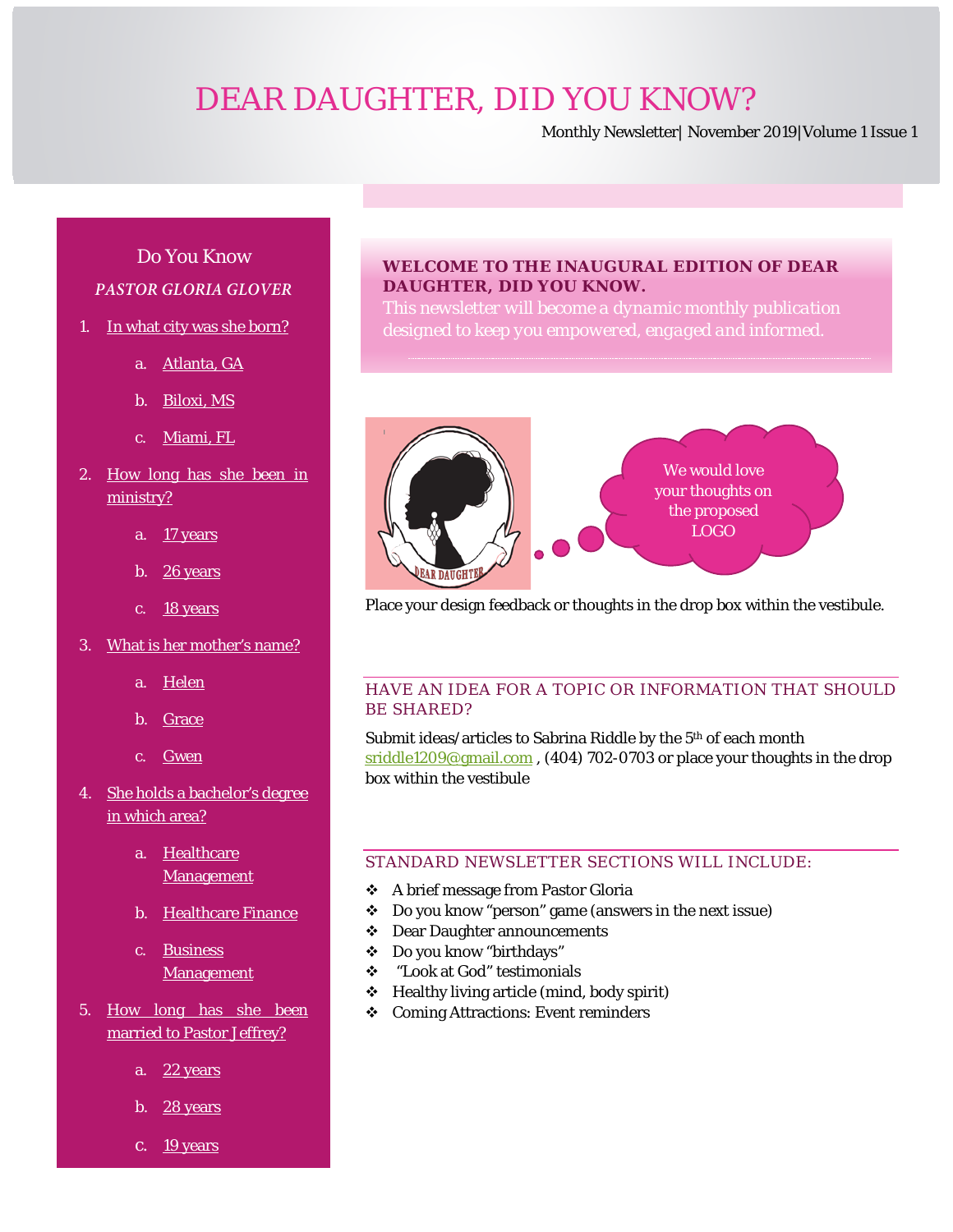### HEALTH

*1 Corinthians 6:19-20 <sup>19</sup> Or do you not know that your body is the temple of the Holy Spirit* who is *in you, whom you have from God, and you are not your own? <sup>20</sup> For you were bought at a price; therefore glorify God in your body [\[a\]](https://www.biblegateway.com/passage/?search=1+Corinthians+6%3A19-20&version=NKJV#fen-NKJV-28488a)and in your spirit, which are God's.*

**Question** How should I begin Weigh Down Low (WDL)?

Thanksgiving doesn't equate to overindulgence, nor does it mean that we prepare our food in ways that strip away all nutrtional value. Adding saturated fats, unrefined sugar and high sodium products only serve to hurt our bodies.

- Govern the quality of what you eat: Eating properly isn't difficult, you should choose foods from the basic food groups: milk and other dairy products, meat, fruits and vegetables, and grains and breads. Processed foods and sweets should not be the dominate source of your nutrition.
- Monitor the quantity of what you eat. Serving sizes/portions are important factors in your WDL journey. See the American Heart Association suggested guide for each food group [https://www.heart.org/en/healthy-living/healthy-eating/eat-smart/nutrition-basics/suggested-servings](https://www.heart.org/en/healthy-living/healthy-eating/eat-smart/nutrition-basics/suggested-servings-from-each-food-group)[from-each-food-group.](https://www.heart.org/en/healthy-living/healthy-eating/eat-smart/nutrition-basics/suggested-servings-from-each-food-group) Remember Moderation!
- Just move… Let me say it again… Just move! Our bodies were not designed by the Master Creator to be sedentary. I once read about a lady who simply walked around her apartment for 30 minutes each day because she could not get outside. This small act had a significant impact on her physical health, resulting in lower cholesteral & blood pressure, improved arthritis symptoms, lower heart rate and wieght loss!

**Reflection**: What steps are you willing to take right now to affirm your committment to improved health?

#### WEALTH

*[Proverbs 22:7](http://www.biblica.com/en-us/bible/online-bible/niv/proverbs/22/) <sup>7</sup> The rich rule over the poor, and the borrower is slave to the lender.*

**Question:** How should I manage holiday spending?

As the holiday season approaches, ensure that you have developed a healthy relationship with money. Drawing more wealth and prosperity towards you means having good money habits.

- $\checkmark$  Have set spending limits and do not stray from them
- $\checkmark$  Track your spending
- $\checkmark$  Make your own gifts or write letters, those are truly priceless
	- $\checkmark$  Only spend what you have in your bank account. This means not using credit to purchase gifts.

When you buy a \$20 gift on credit, you are agreeing to pay the credit card company that \$20, plus another 20% or so in interest each month until the balance is paid off. Unless you're able to pay off the balance of your credit card in full when the next bill arrives, you could still be paying for that \$20 gift thirty years from now! <https://www.thespruce.com/ways-to-curb-holiday-spending-2997564>

**Reflection**: Do you want to be enslaved to a lender (mammon) because you allowed debt or gift giving guilt to make you a servant?

### LOVE

M*atthew 5:14-16 (NKJV) <sup>14</sup> "You are the light of the world. A city that is set on a hill cannot be hidden. <sup>15</sup> Nor do they light a lamp and put it under a basket, but on a lampstand, and it gives light to all who are in the house. <sup>16</sup> Let your light so shine before men, that they may see your good works and glorify your Father in heaven.*

**Question:** What does it mean to be "the light of the world?"

Our Pastor Jeffrey Glover writes in his book Goverened by Love… "The love on the inside of a Believer is like a lighter that ignites a flame. Once lit, this flame produces an attractive light that is undenieable to the world. This light serves as the